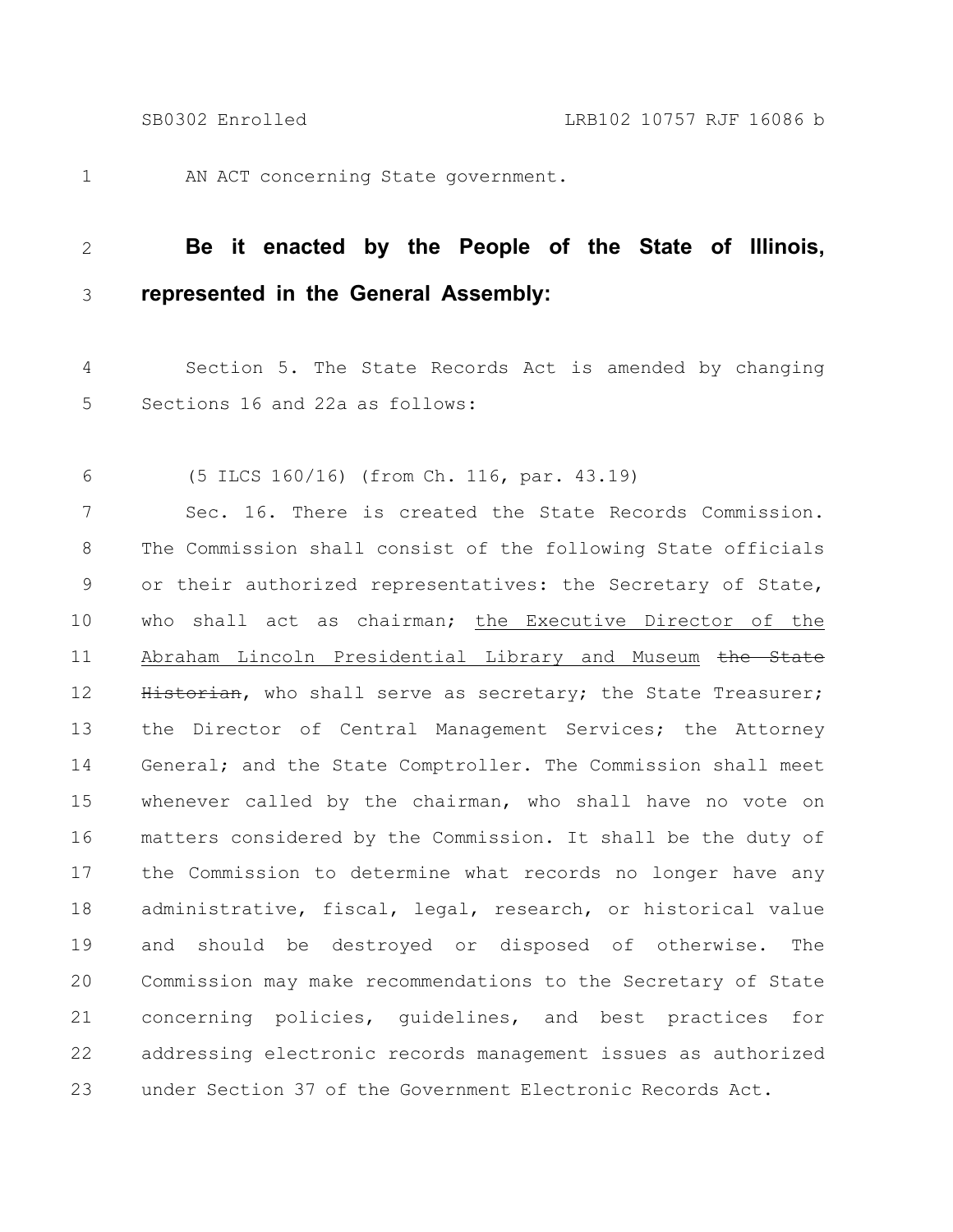SB0302 Enrolled - 2 - LRB102 10757 RJF 16086 b

(Source: P.A. 97-249, eff. 8-4-11.) 1

(5 ILCS 160/22a) (from Ch. 116, par. 43.25a) Sec. 22a. There is hereby created the State Archives Advisory Board consisting of 12 voting members and 2 nonvoting members. 2 3 4 5

The voting members shall be appointed by the Secretary of State as follows: A member of the State Records Commission, a member of a Local Records Commission, a member of a local historical society or museum, a university archivist, a person in the field of education specializing in either history or political science, a genealogist, a research or reference librarian, a person who is employed or engaged as an archivist by a business establishment and 4 public members. 6 7 8 9 10 11 12 13

The nonvoting members shall be the Director of the State Library and the Executive Director of the Abraham Lincoln Presidential Library and Museum State Historian who shall serve ex-officio. 14 15 16 17

Four of the initial appointees shall serve a 1-year term; four shall serve 2-year terms; and the remaining 4 shall serve 3-year terms. The terms of the initial appointees shall be specified by the Secretary of State at the time of appointments. Subsequent to the initial appointments all members shall hold office for a period of 3 years. Vacancies shall be filled by appointment of the Secretary of State for the unexpired balance of the term. No person shall serve for 18 19 20 21 22 23 24 25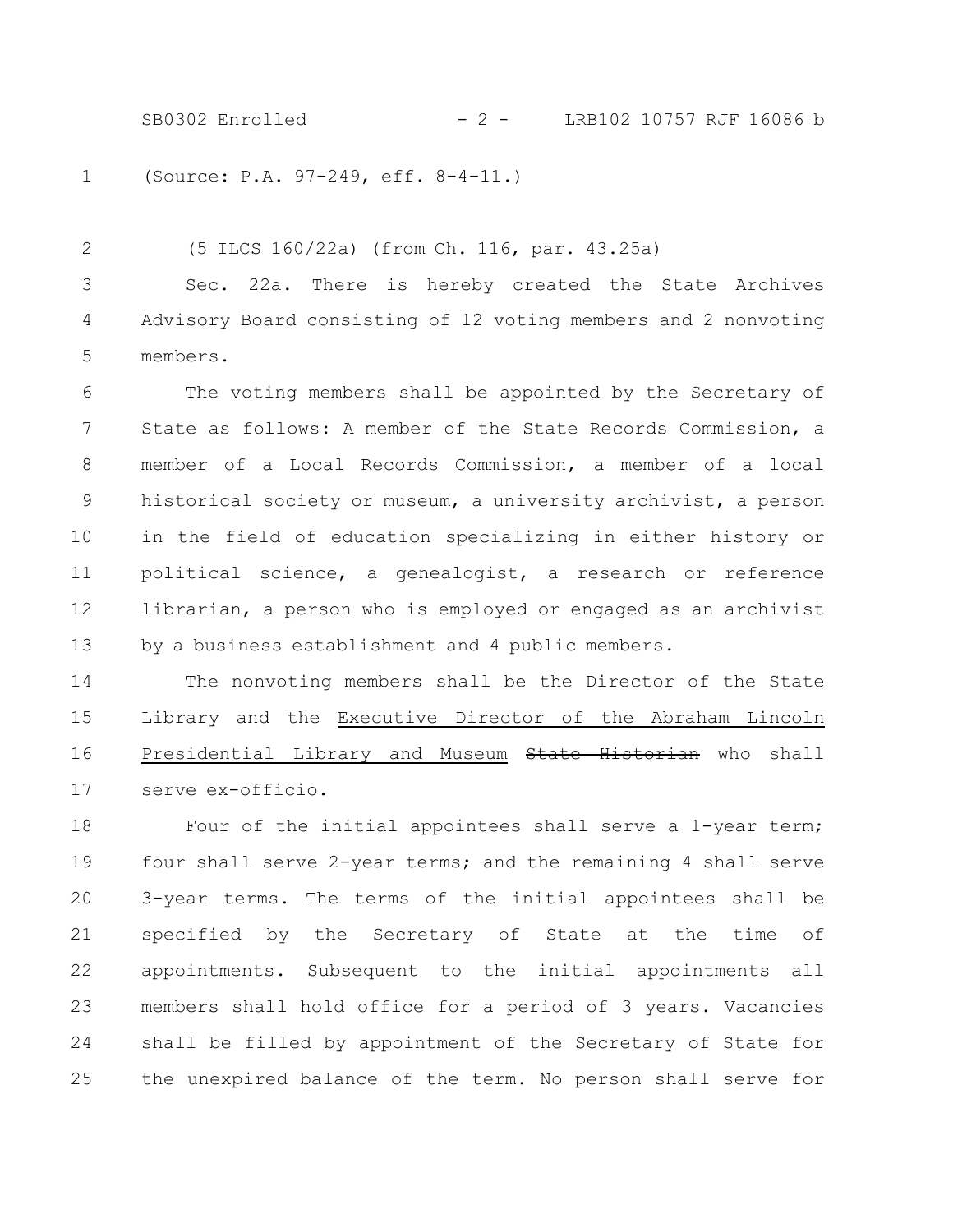SB0302 Enrolled - 3 - LRB102 10757 RJF 16086 b

more than 2 consecutive 3-year terms. 1

The State Archives Advisory Board shall elect from its own members one chairman and one vice chairman. 2 3

The members appointed to the Board shall serve without compensation but shall be reimbursed for necessary expenses incurred in the performance of their duties. 4 5 6

(Source: P.A. 83-523.) 7

(20 ILCS 3425/Act rep.) 8

Section 10. The State Historical Library Act is repealed. 9

Section 15. The Abraham Lincoln Presidential Library and Museum Act is amended by changing Sections 15, 20, 30, 35, 40, and 45 and by adding Section 3 as follows: 10 11 12

(20 ILCS 3475/3 new) 13

Sec. 3. Executive Order superseded. Executive Order No. 2017-1 created the Abraham Lincoln Presidential Library and Museum as a State agency under the jurisdiction of the Governor. This Act is the implementation of that Executive Order. To the extent that there is a conflict between the provisions of the Executive Order and this Act, this Act supersedes the Executive Order, and shall be controlling. 14 15 16 17 18 19 20

(20 ILCS 3475/15) 21

Sec. 15. Board. There shall be a Board of Trustees of the 22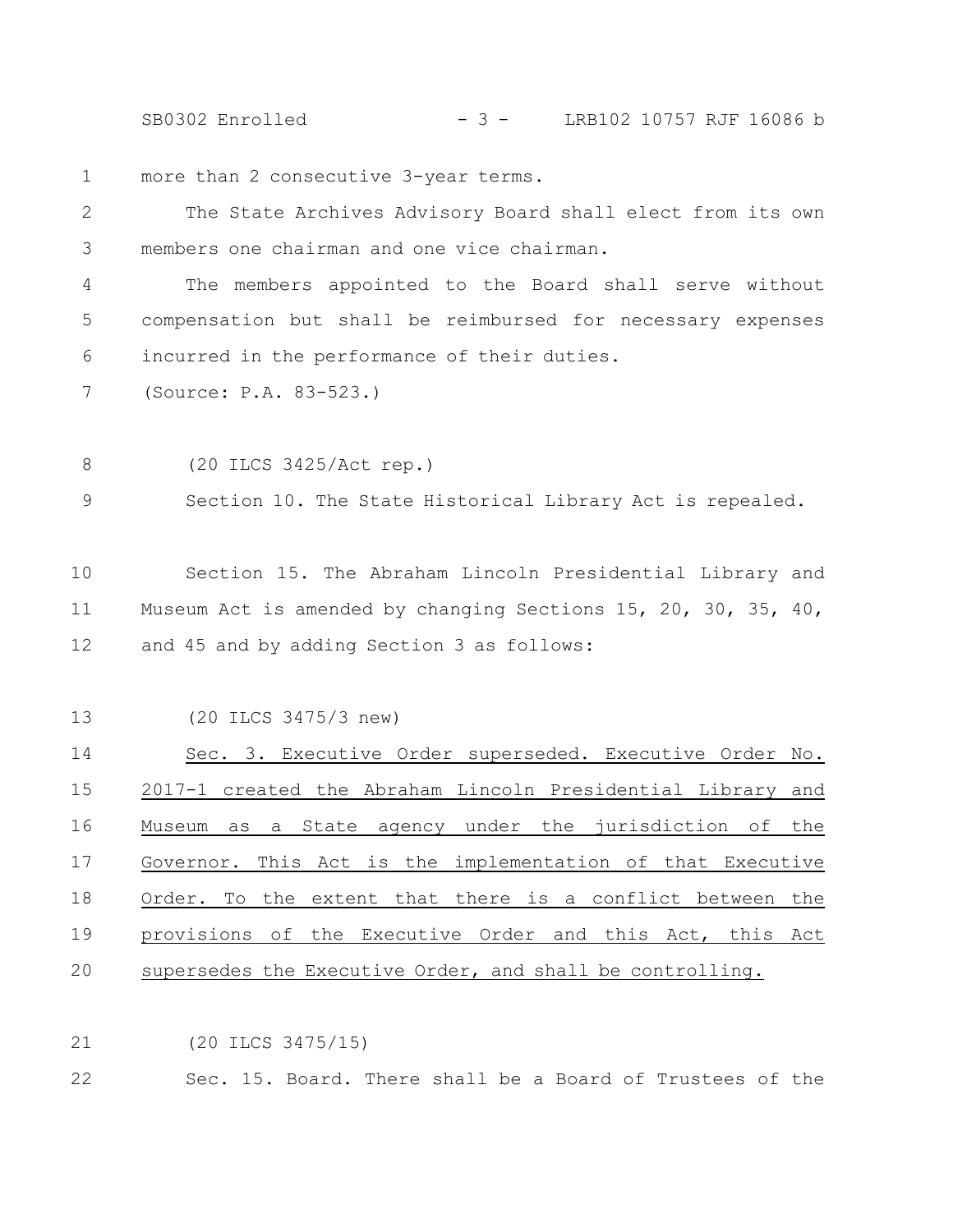SB0302 Enrolled - 4 - LRB102 10757 RJF 16086 b

Abraham Lincoln Presidential Library and Museum to set policy and advise the Abraham Lincoln Presidential Library and Museum and the Executive Director on programs related to the Abraham Lincoln Presidential Library and Museum and to exercise the powers and duties given to it under Section 25 of this Act. The Abraham Lincoln Presidential Library and Museum and the Abraham Lincoln Presidential Library Foundation shall mutually cooperate to maximize resources available to the Abraham Lincoln Presidential Library and Museum and to support, sustain, and provide educational programs and collections at the Abraham Lincoln Presidential Library and Museum. Any membership fees collected by the Abraham Lincoln Presidential Library Foundation may be used to support the Abraham Lincoln Presidential Library and Museum programs or collections at the Foundation's discretion. 1 2 3 4 5 6 7 8 9 10 11 12 13 14 15

The terms of the mutual cooperation shall be set forth in a memorandum of understanding or similar written document for agreed upon term concluding on December 31st of a particular year and shall include, at a minimum, the following: 16 17 18 19

(a) an authorization by the Agency for the Foundation operate, directly or through subcontractors, service, catering service, and retail activities at the Abraham Lincoln Presidential Library and Museum with net proceeds being made available by the Foundation to the Abraham Lincoln Presidential Library and Museum; 20 21 22 23 24 25 26

(b) a requirement that the Foundation annually provide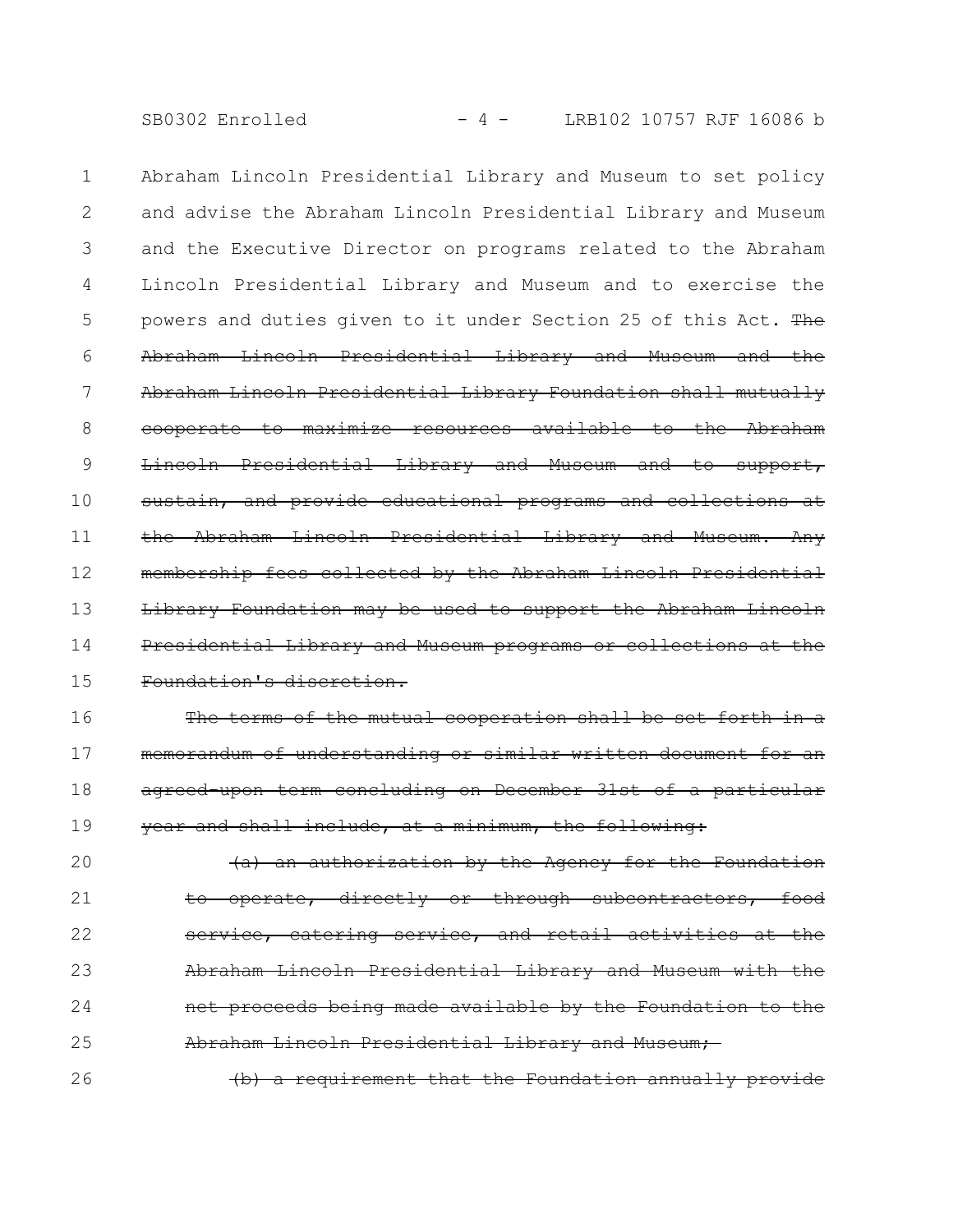|  |                       |  |  |  | to the Office of the Governor and the General Assembly the |  |
|--|-----------------------|--|--|--|------------------------------------------------------------|--|
|  |                       |  |  |  |                                                            |  |
|  | <del>following:</del> |  |  |  |                                                            |  |

1

2

3

4

(1) any audit of the Foundation's financial statements performed by an independent auditor;

(2) the most recent Form 990 federal tax return filed by the Foundation with the Internal Revenue Service; and 5 6 7

(3) an annual report including income and expenditures of funds raised as a result of the Foundation's operation, directly or through subcontractors, for food service, catering service, and retail activities at the Abraham Lincoln Presidential Library and Museum; and 8 9 10 11 12 13

(c) the establishment of a working group with 7 members, composed of 3 members of the Board and 3 members of the Board of Directors of the Foundation, with such members appointed by the respective chair of each board, together with the State Historian. The working group shall collaborate to advance the interests of the Agency and, as an initial responsibility, shall develop an official mission statement for the Agency which shall be presented to the Board and the Board of Directors of the Foundation for adoption and which shall serve to align and guide the efforts of both the Agency and the Foundation. Except for the State Historian, ex officio members of either board are not eligible to be appointed as members of the working 14 15 16 17 18 19 20 21 22 23 24 25 26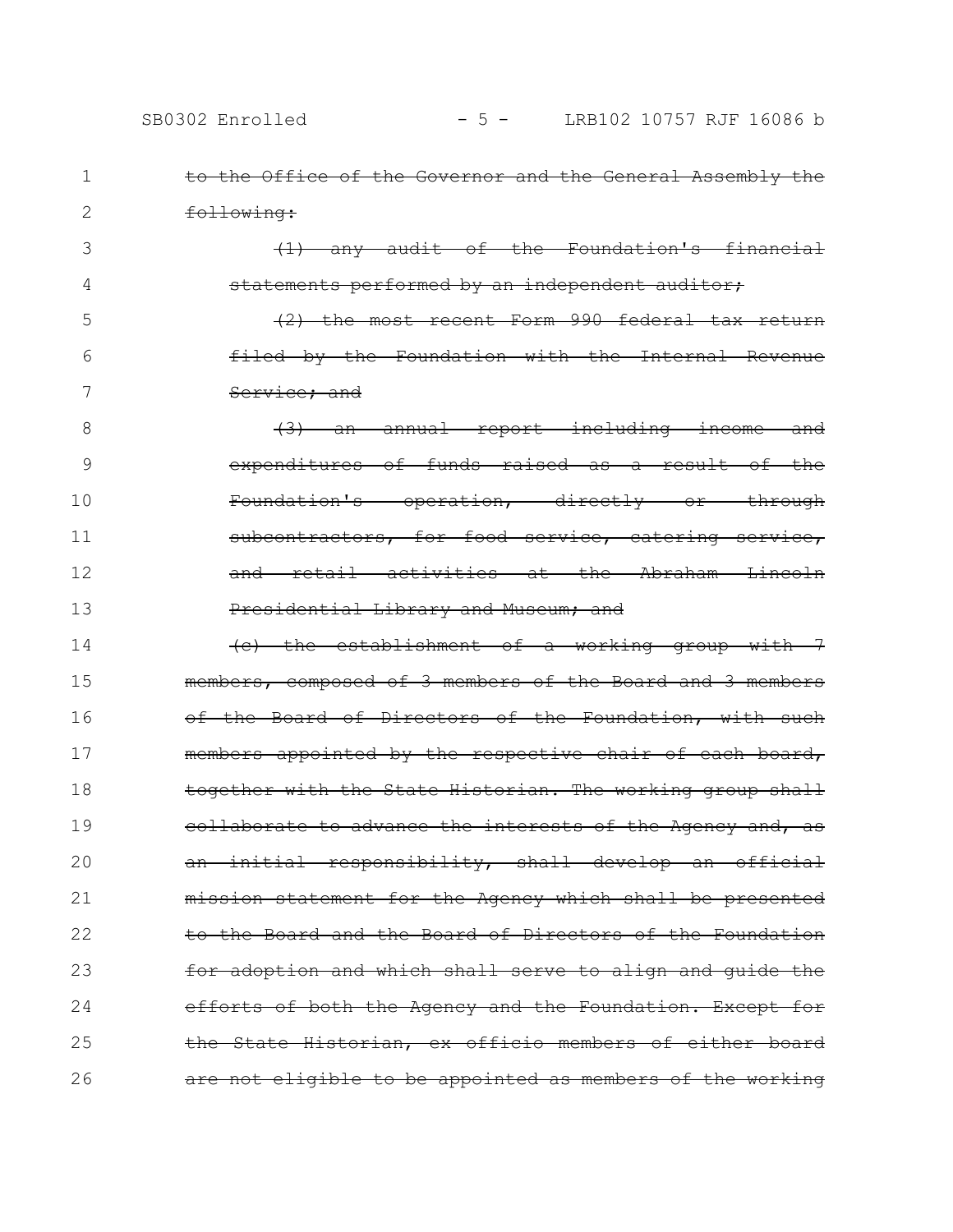| group. The working group shall meet at least once each       |
|--------------------------------------------------------------|
| quarter and shall be chaired by the State Historian. The     |
| Foundation shall provide staff support to the working        |
| group to maintain attendance and other necessary records     |
| of the working group.                                        |
| (Source: P.A. 100-120, eff. 8-18-17; 101-535, eff. 8-23-19.) |

(20 ILCS 3475/20) 7

25

Sec. 20. Composition of the Board. The Board of Trustees shall consist of 11 members to be appointed by the Governor, with the advice and consent of the Senate. The Board shall consist of members with the following qualifications: 8 9 10 11

(1) One member shall have recognized knowledge and ability in matters related to business administration. 12 13

(2) One member shall have recognized knowledge and ability in matters related to the history of Abraham Lincoln. 14 15 16

(3) One member shall have recognized knowledge and ability in matters related to the history of Illinois. 17 18

(4) One member shall have recognized knowledge and ability in matters related to library and museum studies. 19 20

(5) One member shall have recognized knowledge and ability in matters related to historic preservation. 21 22

(6) One member shall have recognized knowledge and ability in matters related to cultural tourism. 23 24

(7) One member shall have recognized knowledge and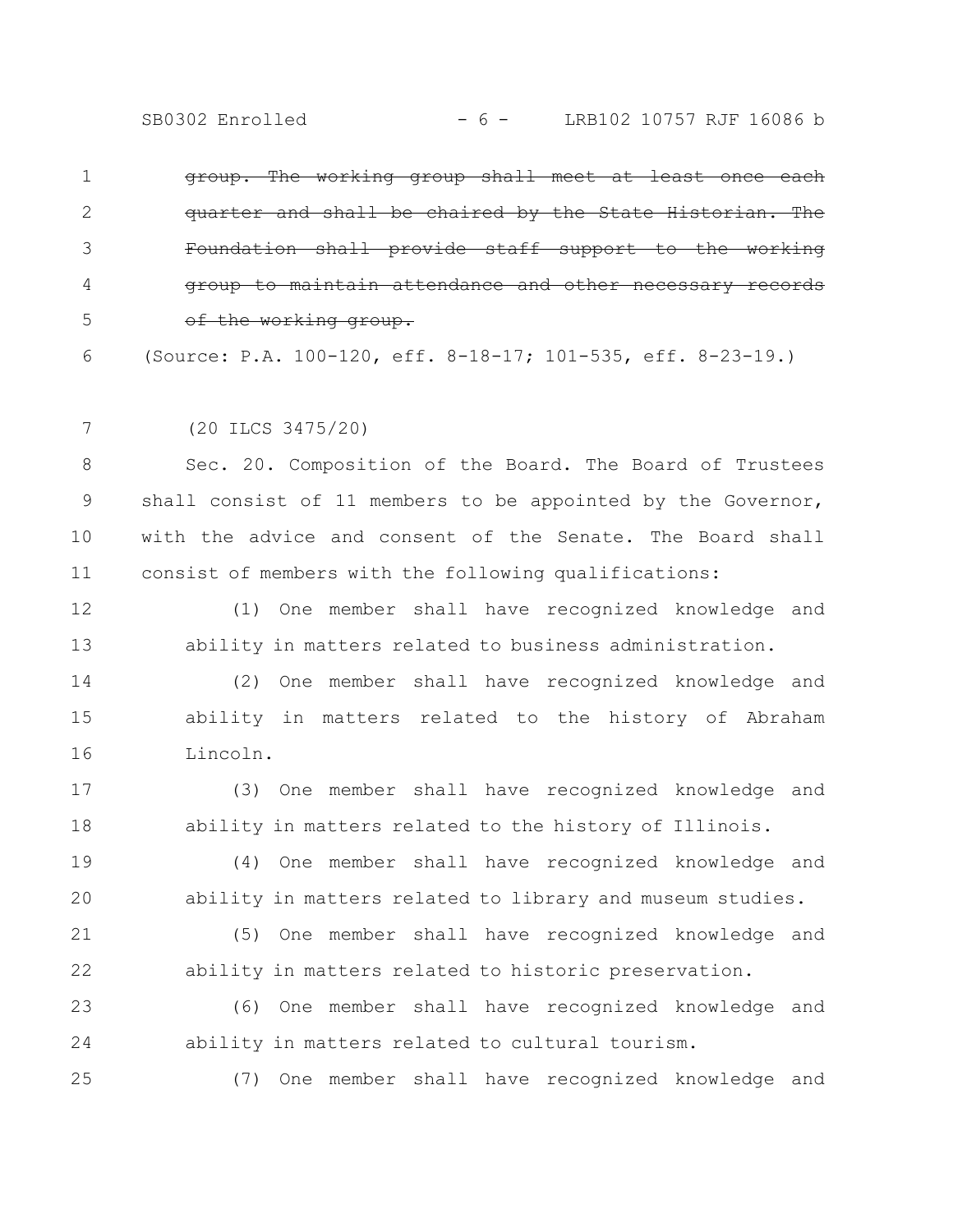SB0302 Enrolled - 7 - LRB102 10757 RJF 16086 b

ability in matters related to conservation, digitization, and technological innovation. 1 2

The initial terms of office shall be designated by the Governor as follows: one member to serve for a term of one year, 2 members to serve for a term of 2 years, 2 members to serve for a term of 3 years, 2 members to serve for a term of 4 years, 2 members to serve for a term of 5 years, and 2 members to serve for a term of 6 years. Thereafter, all appointments shall be for a term of 6 years. The Governor shall appoint one of the members to serve as chairperson at the pleasure of the Governor. 3 4 5 6 7 8 9 10 11

The members of the Board shall serve without compensation but shall be entitled to reimbursement for all necessary expenses incurred in the performance of their official duties as members of the Board from funds appropriated for that purpose. 12 13 14 15 16

To facilitate communication and cooperation between the Agency and the Abraham Lincoln Presidential Library Foundation, the Foundation CEO shall serve as a non-voting, exofficio member of the Board. 17 18 19 20

(Source: P.A. 100-120, eff. 8-18-17; 100-863, eff. 8-14-18.) 21

(20 ILCS 3475/30) 22

Sec. 30. Administration of the Agency. The Agency shall be under the supervision and direction of an Executive Director. The person serving on the effective date of this Act as Library 23 24 25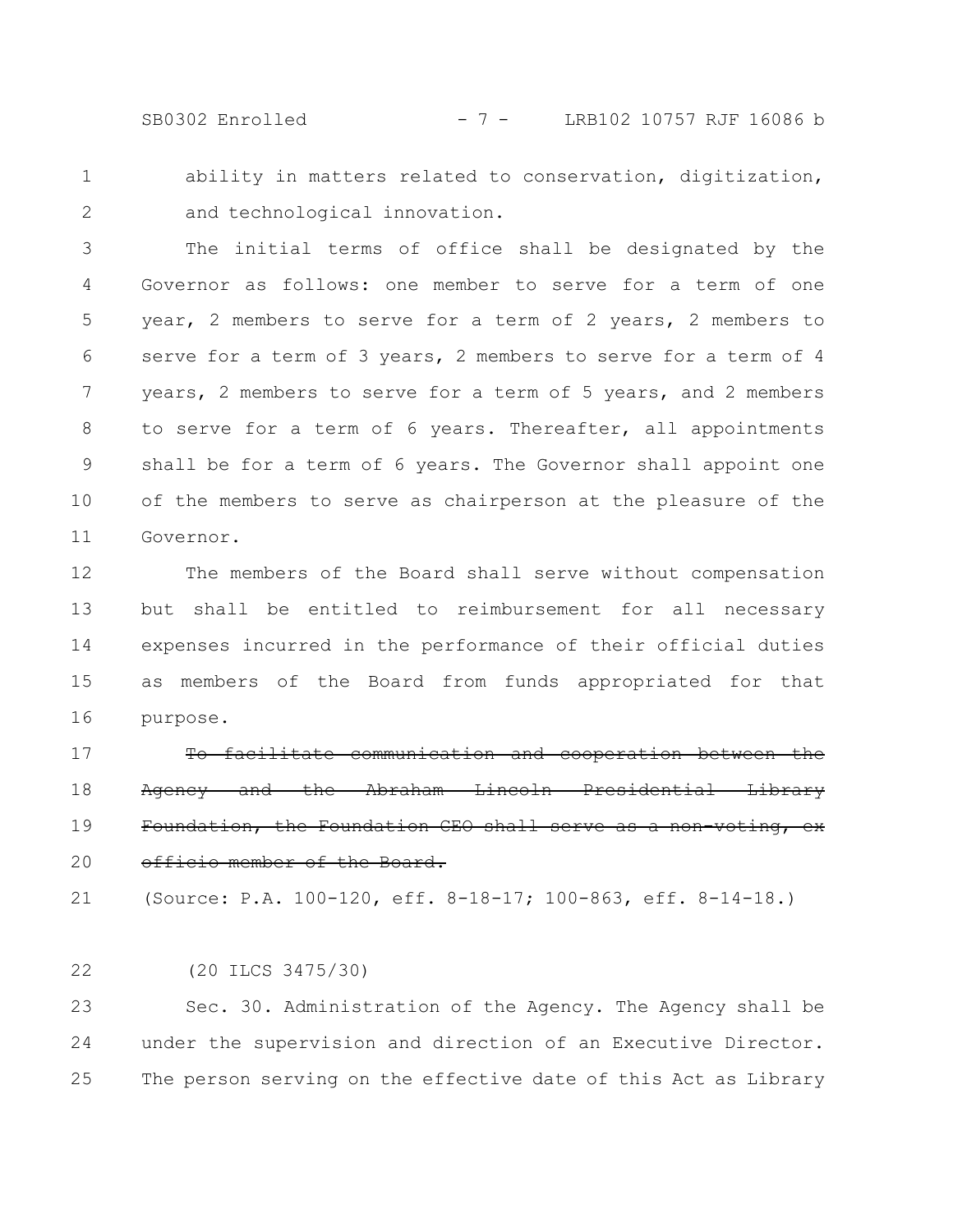SB0302 Enrolled - 8 - LRB102 10757 RJF 16086 b

Director, as defined in Section 33 of the Historic Preservation Act, shall become the inaugural Executive Director on the effective date of this Act and shall serve as Executive Director until the expiration of his then-current term as Library Director. Thereafter, the Board shall appoint the Executive Director with the advice and consent of the Senate. The Executive Director shall serve at the pleasure of the Board for a term of 4 years. The Executive Director shall, subject to applicable provisions of law, execute and discharge the powers and duties of the Agency. The Executive Director shall have hiring power and shall appoint (a) a Library Facilities Operations Director; and (b) a Director of the Library. The Executive Director shall appoint employees of the Agency as he or she deems appropriate and shall fix the compensation of the Library Facilities Operations Director, the Director of the Library and other employees. The Executive Director may make provision to establish and collect admission and registration fees, operate a gift shop, and publish and sell educational and informational materials. 1 2 3 4 5 6 7 8 9 10 11 12 13 14 15 16 17 18 19 20

(Source: P.A. 100-120, eff. 8-18-17; 100-695, eff. 8-3-18.) 21

(20 ILCS 3475/35) 22

Sec. 35. Exchange State Historian; exchange historical records. The Agency State Historian shall make all necessary rules, regulations, and bylaws not inconsistent with law to 23 24 25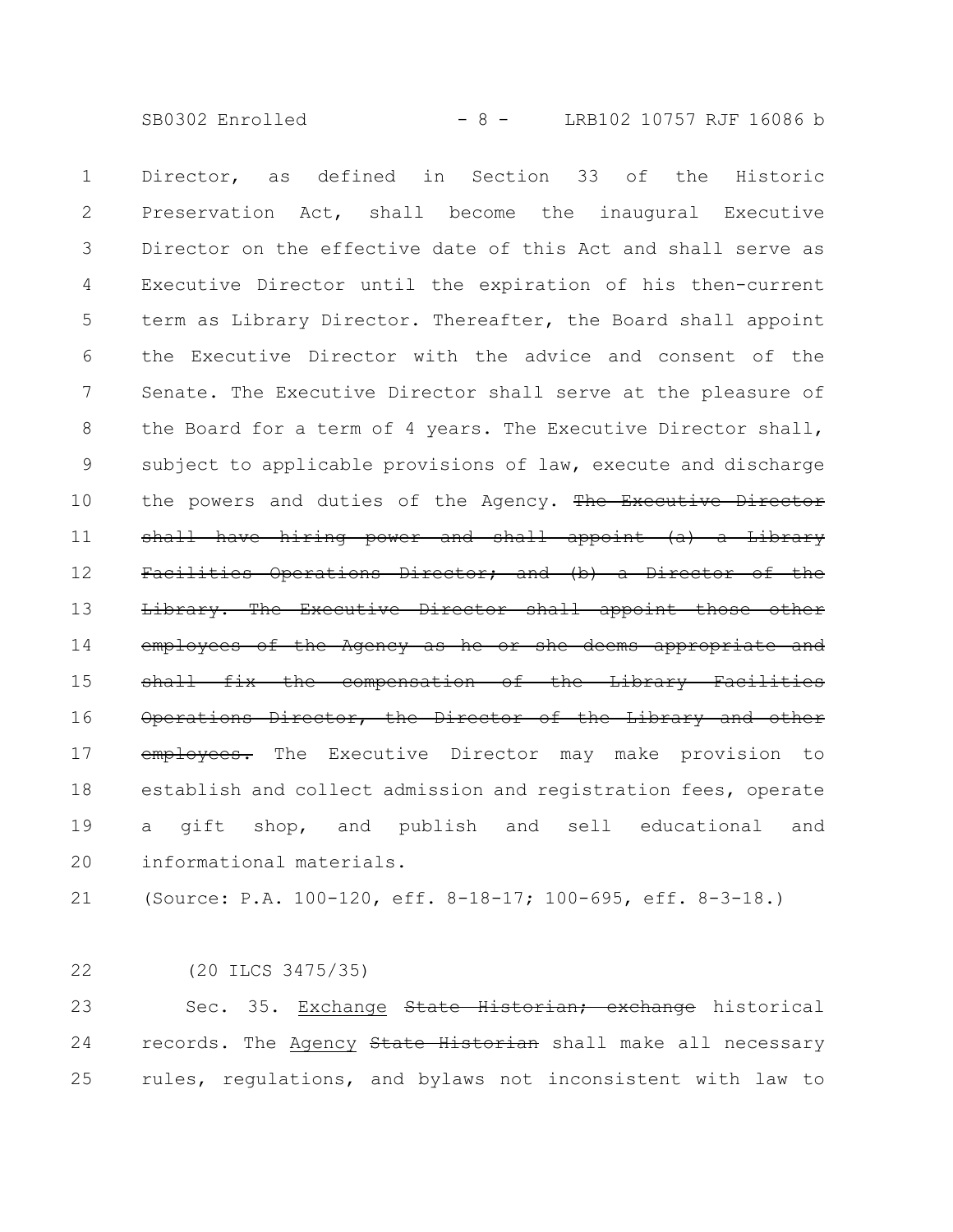carry into effect the purposes of this Act and to procure from time to time as may be possible and practicable, at reasonable costs, all books, pamphlets, manuscripts, monographs, writings, and other material of historical interest and useful to the Agency historian bearing upon the political, physical, religious, or social history of the State of Illinois from the earliest known period of time. The Agency State Historian may, with the consent of the Board, exchange any books, pamphlets, manuscripts, records, or other materials which such library may acquire that are of no historical interest or for any reason are of no value to it, with any other library, school or historical society. The Agency State Historian shall distribute volumes of the series known as the Illinois Historical Collections now in print, and to be printed, to all who may apply for same and who pay to the Library and Museum for such volumes an amount fixed by the Agency State Historian sufficient to cover the expenses of printing and distribution of each volume received by such applicants. However, the Agency State Historian shall have authority to furnish 25 of each of the volumes of the Illinois Historical Collections, free of charge, to each of the authors and editors of the Collections or parts thereof; to furnish, as in his or her discretion he or she deems necessary or desirable, a reasonable number of each of the volumes of the Collections without charge to archives, libraries, and similar institutions from which material has been drawn or assistance 1 2 3 4 5 6 7 8 9 10 11 12 13 14 15 16 17 18 19 20 21 22 23 24 25 26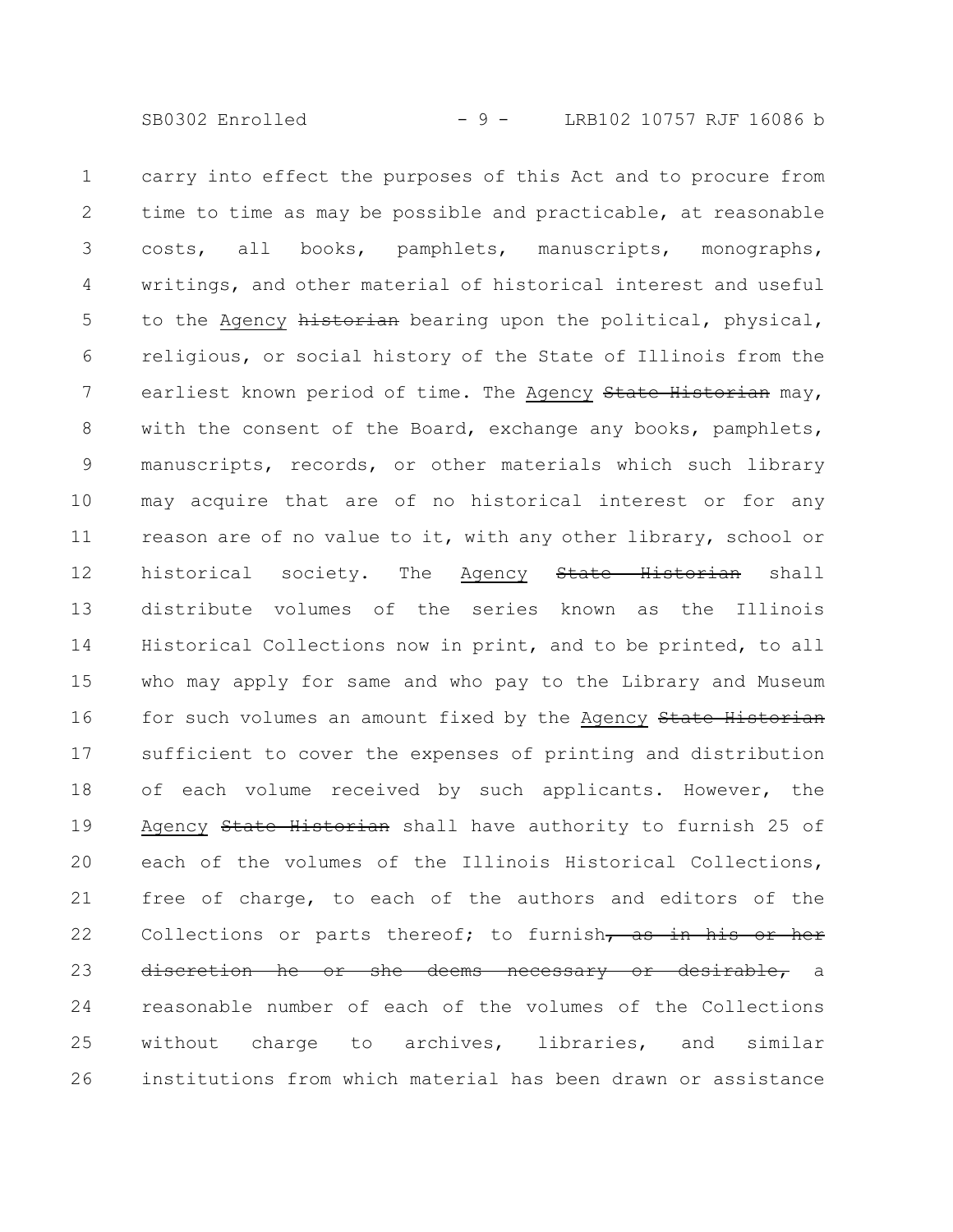SB0302 Enrolled - 10 - LRB102 10757 RJF 16086 b

has been given in the preparation of such Collections, and to the officials thereof; and to furnish, as in his or her discretion he or she deems necessary or desirable, a reasonable number of each of the volumes of the Collections without charge to the University of Illinois Library and to instructors and officials of that University, and to public libraries in the State of Illinois. The Agency State Historian may, with the consent of the Board, also make exchanges of the Historical Collections with any other library, school or historical society, and distribute volumes of the Collections for review purposes. 1 2 3 4 5 6 7 8 9 10 11

(Source: P.A. 100-120, eff. 8-18-17.) 12

(20 ILCS 3475/40) 13

Sec. 40. Illinois State Historian; appointment. 14

(a) The Governor, in consultation with Executive Director, with the advice and consent of the Board and the Illinois Historical Society, shall appoint the Illinois State Historian, who shall provide historical expertise, support, and service on civic engagement to educators and for-profit educational groups, including societies. The State Historian is the State's leading authority on the history of Illinois. 15 16 17 18 19 20 21 22

(b) The Illinois State Historian shall be appointed based on the recommendation from the Abraham Lincoln Presidential Library and Museum Board of Trustees who shall consult the 23 24 25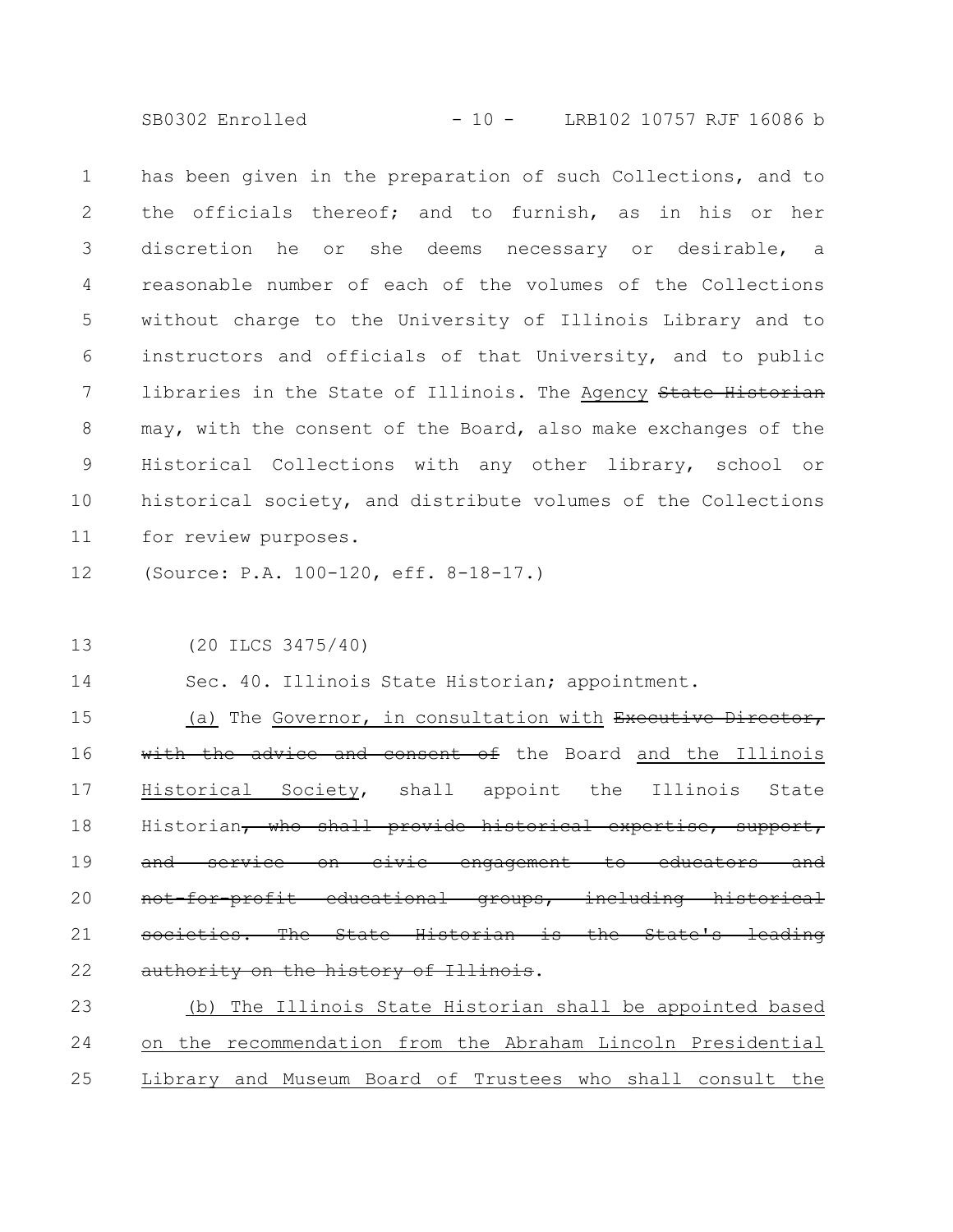SB0302 Enrolled - 11 - LRB102 10757 RJF 16086 b

Illinois State Historical Society. The Board in consultation with the Illinois State Historical Society shall develop qualifications for the Illinois State Historian to be approved by the Board no later than 120 days after the enactment of this amendatory Act of the 102nd General Assembly. 1 2 3 4 5

(c) Qualifications for the Illinois State Historian must include expertise in the history of at least one underrepresented minority group in this State, including, but not limited to: African-American history; Native American history; Latinx history; Asian-American history; and LGBTQIA history. 6 7 8 9 10 11

(d) An individual designated as the Illinois State Historian retains the designation for 2 years from the date of appointment and the term is renewable only by the Governor's appointment for one additional consecutive 2-year term. 12 13 14 15

(Source: P.A. 100-120, eff. 8-18-17.) 16

(20 ILCS 3475/45) 17

Sec. 45. Historical records State Historian; historical records. The Library Services Director in consultation with historian staff at the Agency State Historian shall establish and supervise a program within the Agency designed to preserve as historical records selected past editions of newspapers of this State. Such editions and other materials shall be preserved in accordance with industry standards and shall be stored in a place provided by the Agency. The negatives of 18 19 20 21 22 23 24 25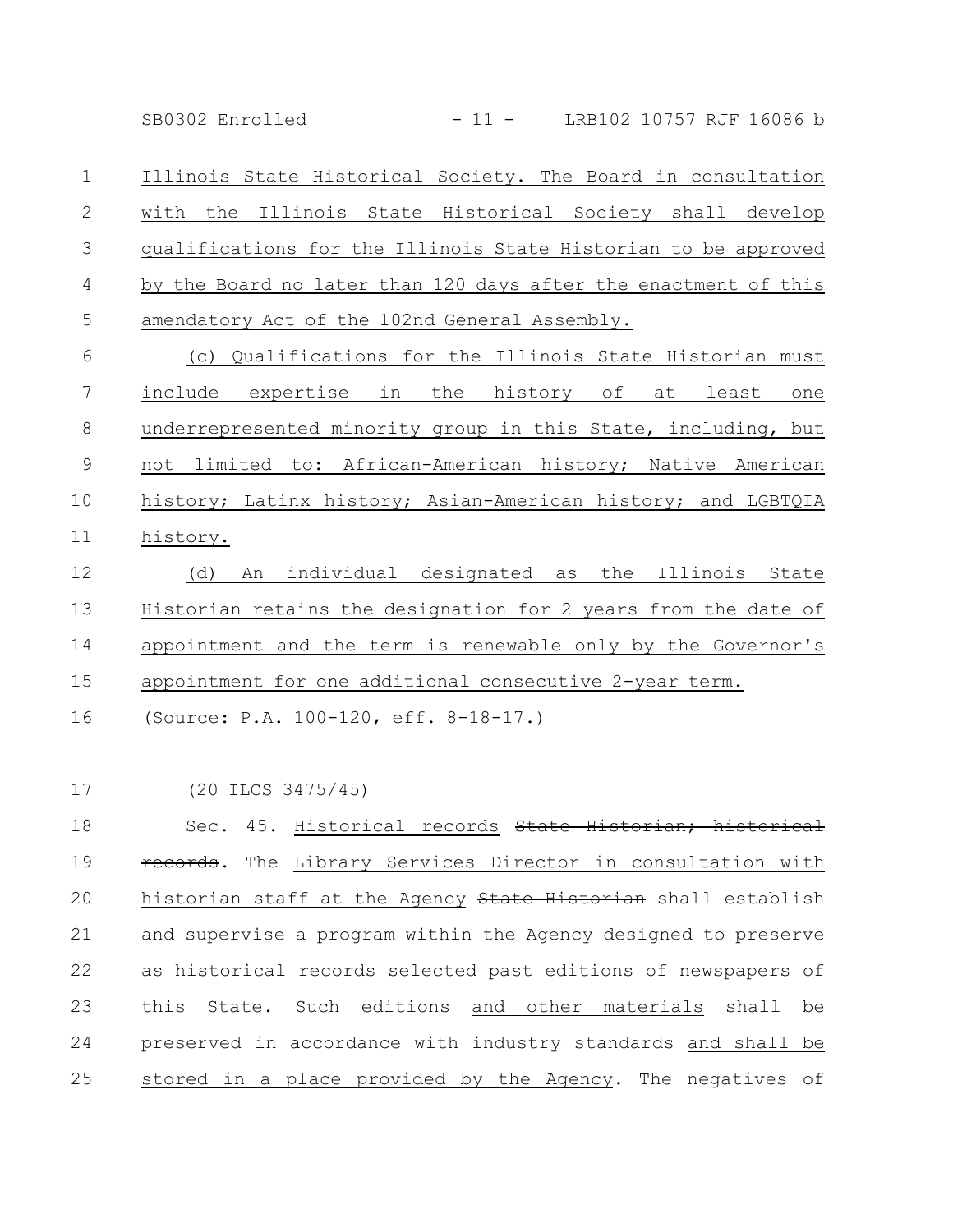SB0302 Enrolled - 12 - LRB102 10757 RJF 16086 b

microphotographs and other materials shall be stored in a place provided by the Agency. 1 2

The Library Services Director in consultation with historian staff at the Agency State Historian shall determine on the basis of historical value the various newspaper edition files which shall be preserved and shall arrange a schedule for such preservation. The Library Services Director State Historian shall supervise the making of arrangements for acquiring access to past edition files and copyright permissions with the editors or publishers of the various newspapers. 3 4 5 6 7 8 9 10 11

The method of microphotography to be employed in this program shall conform to the standards established pursuant to Section 17 of the State Records Act. 12 13 14

Upon payment to the Agency of the required fee, any person or organization shall be granted access to the preserved editions of supplied with any prints requested to be made from the newspapers and all records. The fee schedule shall be determined and approved by the Board annually required shall be determined by the State Historian and shall be equal in amount to the costs incurred by the Agency in granting such access supplying the requested prints. 15 16 17 18 19 20 21 22

(Source: P.A. 100-120, eff. 8-18-17.) 23

24

(20 ILCS 5030/Act rep.)

Section 20. The Illinois Sesquicentennial of the American 25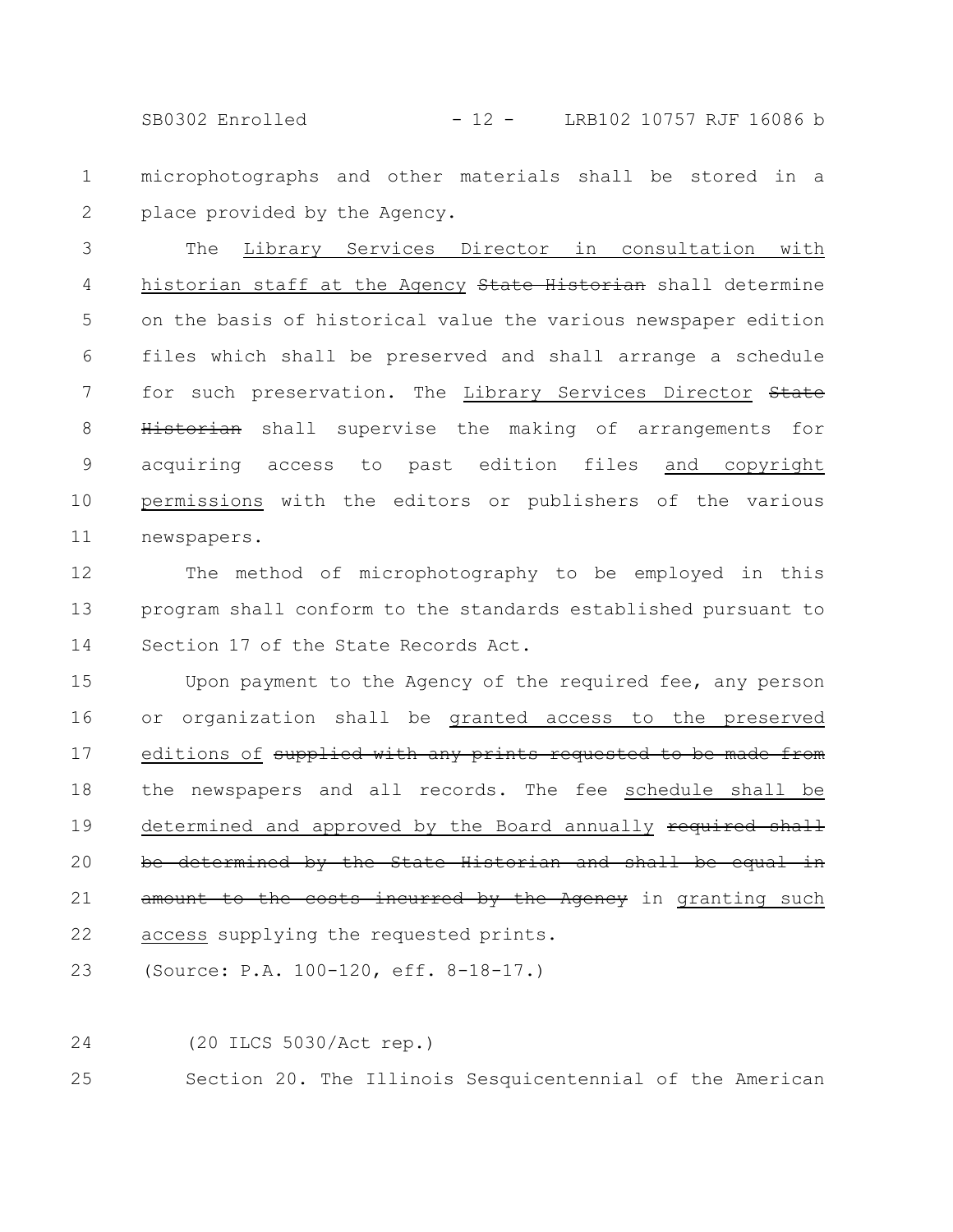SB0302 Enrolled - 13 - LRB102 10757 RJF 16086 b

Civil War Commission Act is repealed. 1

Section 25. The Local Historian Act is amended by changing Section 2 as follows: 2 3

(50 ILCS 130/2) (from Ch. 85, par. 5702) 4

Sec. 2. Each local historian in cooperation with the State Historian shall collect and preserve material relating to the history of the political subdivision for which he was appointed and shall maintain such material in fireproof safes or vaults or other fireproof areas within the offices of the political subdivision. The local historian shall inquire into the maintenance, classification and safety from fire of public records and shall recommend to the governing body any actions necessary for their better preservation and any materials of historic value which the political subdivision should acquire. 5 6 7 8 9 10 11 12 13 14

The local historian may cooperate with any individual or any public or private civic, patriotic or historic group or association and participate in the organized efforts of such individuals, groups and associations for the preparation and publication of local histories, records and reports, the collection and preservation of local historic artifacts, the restoration and preservation of local historic edifices, the erection of local historic monuments and markers and the recording and documentation of current events of local historic interest or significance. 15 16 17 18 19 20 21 22 23 24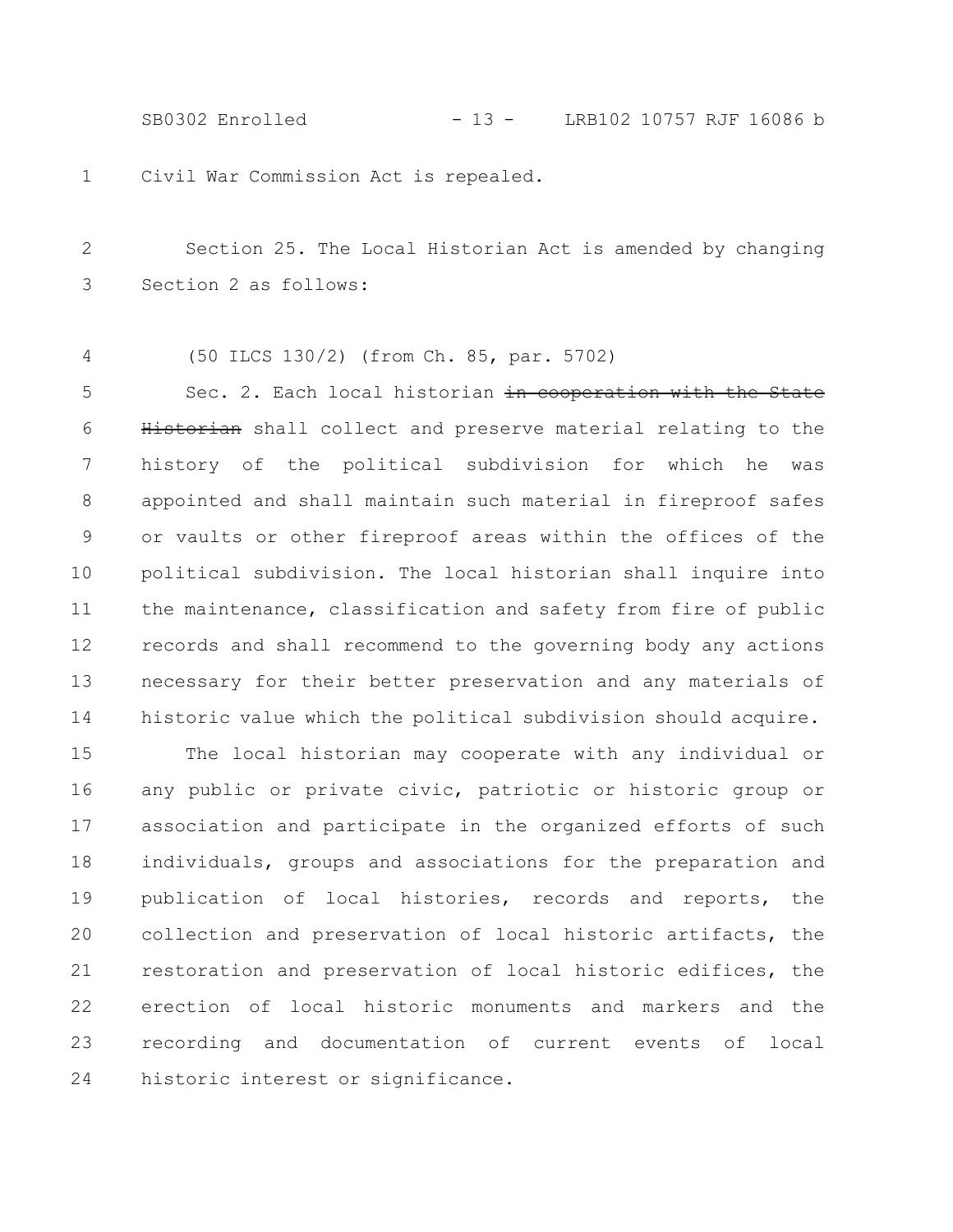SB0302 Enrolled - 14 - LRB102 10757 RJF 16086 b

| $\mathbf{1}$    |                        | Each local historian shall annually report to the          |  |  |  |  |
|-----------------|------------------------|------------------------------------------------------------|--|--|--|--|
| 2               |                        | governing body upon his activities and recommendations.    |  |  |  |  |
| 3               |                        | An annual report shall also be sent to the Abraham Lincoln |  |  |  |  |
| 4               |                        | Presidential Library and Museum State Historian.           |  |  |  |  |
| 5               | (Source: P.A. 84-736.) |                                                            |  |  |  |  |
| 6               |                        | Section 30. The Local Records Act is amended by changing   |  |  |  |  |
| $7\phantom{.0}$ | Section 6 as follows:  |                                                            |  |  |  |  |
|                 |                        |                                                            |  |  |  |  |

(50 ILCS 205/6) (from Ch. 116, par. 43.106) 8

Sec. 6. For those agencies comprising counties of 3,000,000 or more inhabitants or located in or coterminous with any such county or a majority of whose inhabitants reside in any such county, this Act shall be administered by a Local Records Commission consisting of the president of the county board of the county wherein the records are kept, the mayor of the most populous city in such county, the State's attorney of such county, the County comptroller, the State archivist, and the Executive Director of the Abraham Lincoln Presidential Library and Museum State historian. The president of the county board shall be the chairman of the Commission. 9 10 11 12 13 14 15 16 17 18 19

For all other agencies, this Act shall be administered by a Local Records Commission consisting of a chairman of a county board, who shall be chairman of the Commission, a mayor or president of a city, village or incorporated town, a county auditor, and a State's attorney, all of whom shall be 20 21 22 23 24